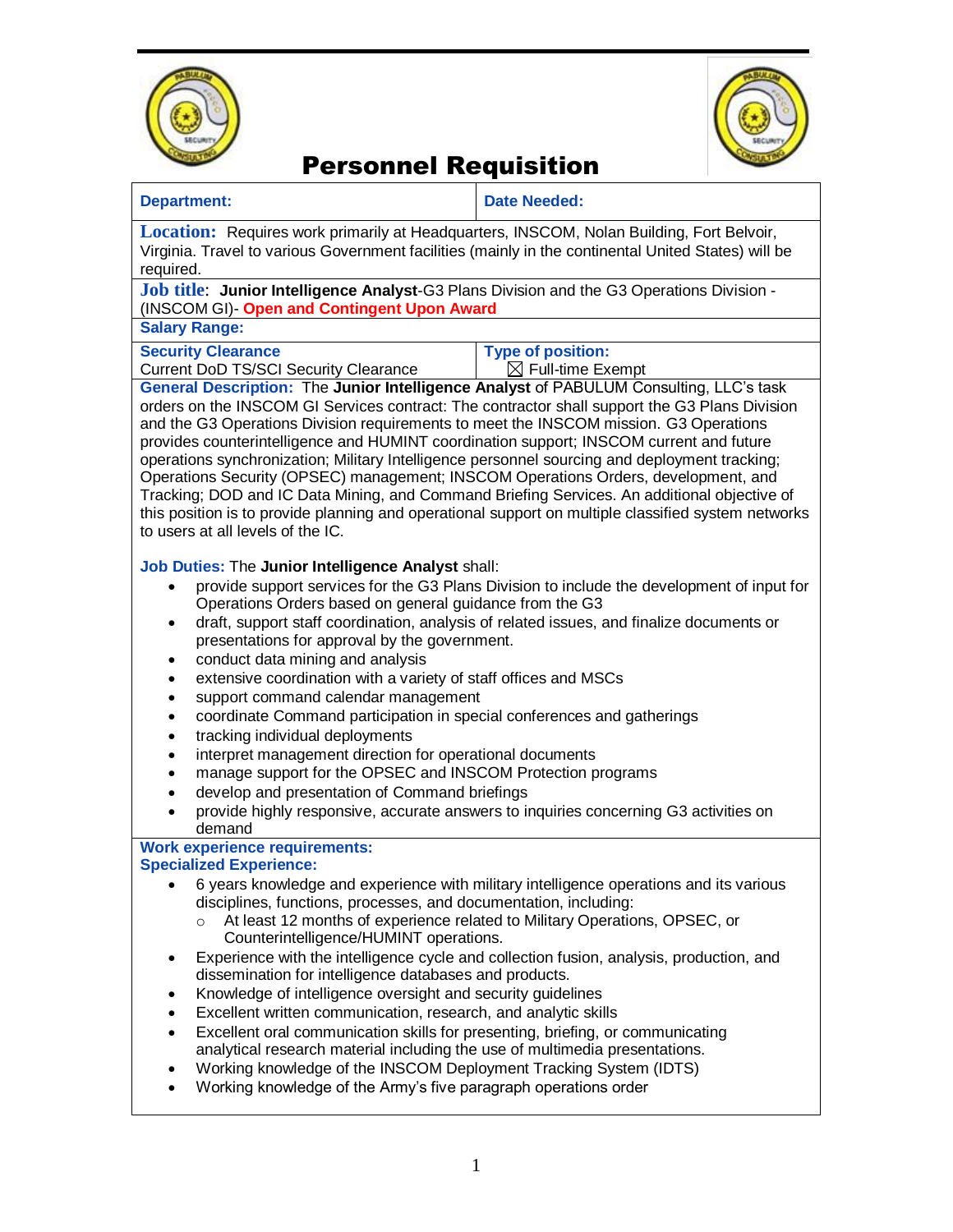



# Personnel Requisition

#### **Operational Knowledge:**

- How the Army runs IAW ADP/ADRP 1 "The Army" and ADP/ADRP 3-0, and "Unified Land Operations", intelligence operations IAW ADP/ADRP/FM 2-0, and other applicable ARs and FMs, and Army planning and staff operations IAW ADP/ADRP 5-0,"The Operations Process" and ADP/ADRP 6-0, "Mission Command"
- Conducting mission analysis IAW with Military Decision Making Processes
- Standard office management techniques and procedures and able to operate standard office automation software (MS Office Suite), database systems dissemination tools, and search tools
- Current US intelligence systems and platforms and their doctrinal employment.
- Intelligence support to war fighting operations.
- Army Training Management cycles and current pre-deployment training validation **requirements**
- Current US unit deployments strategies.
- Formats for operations plans (OPLANs), operations summaries (OPSUMs), and orders (OPORDs), warning (WARNOs) and fragmentary orders (FRAGOs), situation reports (SITREPs) and other operational reporting to include standard Intel Estimates, INTREPs, OPSUMs, and INTSUMs
- Army and Joint crisis action procedures
- Military command and control relationships
- Data Mining techniques for historical documents and current subordinate operations
- Capabilities for strategic planning
- National security strategies and the PPBES budgeting cycle
- Missions of national intelligence agencies
- Force Modernization cycles and procedures
- Conducting After Action Reviews
- Worldwide Individual Augmentation System (WIAS)
- INSCOM Deployment Tracking System (IDTS) Operational Planning Teams
- The Army's Operations Security (OPSEC) Program
- The Army's CI, HUMINT, and Polygraph Programs
- Standard office management techniques and procedures
- Experience in researching and addressing implications related to authorities and policy
- Full understanding of Knowledge Management procedures

### **Desirable Experience:**

- Experience with all source intelligence processes, data evaluation, and analysis
- Ability to deliver global situational awareness in support of planning, synchronization, decision making and execution of client missions
- Knowledge of state of the art intelligence analysis tools
- Experience with intelligence automated systems, especially imagery analysis, signals intelligence and exploitation tools and libraries.
- Ability to manage research and coordination for projects.
- Ability to instruct and interact with small groups on data and information requirements and coordination tasks.
- Specialized training from any intelligence collection and analysis school, certification, or training in conducting formal law enforcement investigations
- Graduate of Army NCO Advanced Course or MI Career Officer's Course
- Prior military experience (tactical and strategic operations) and deployment experience

### **Additional Information:**